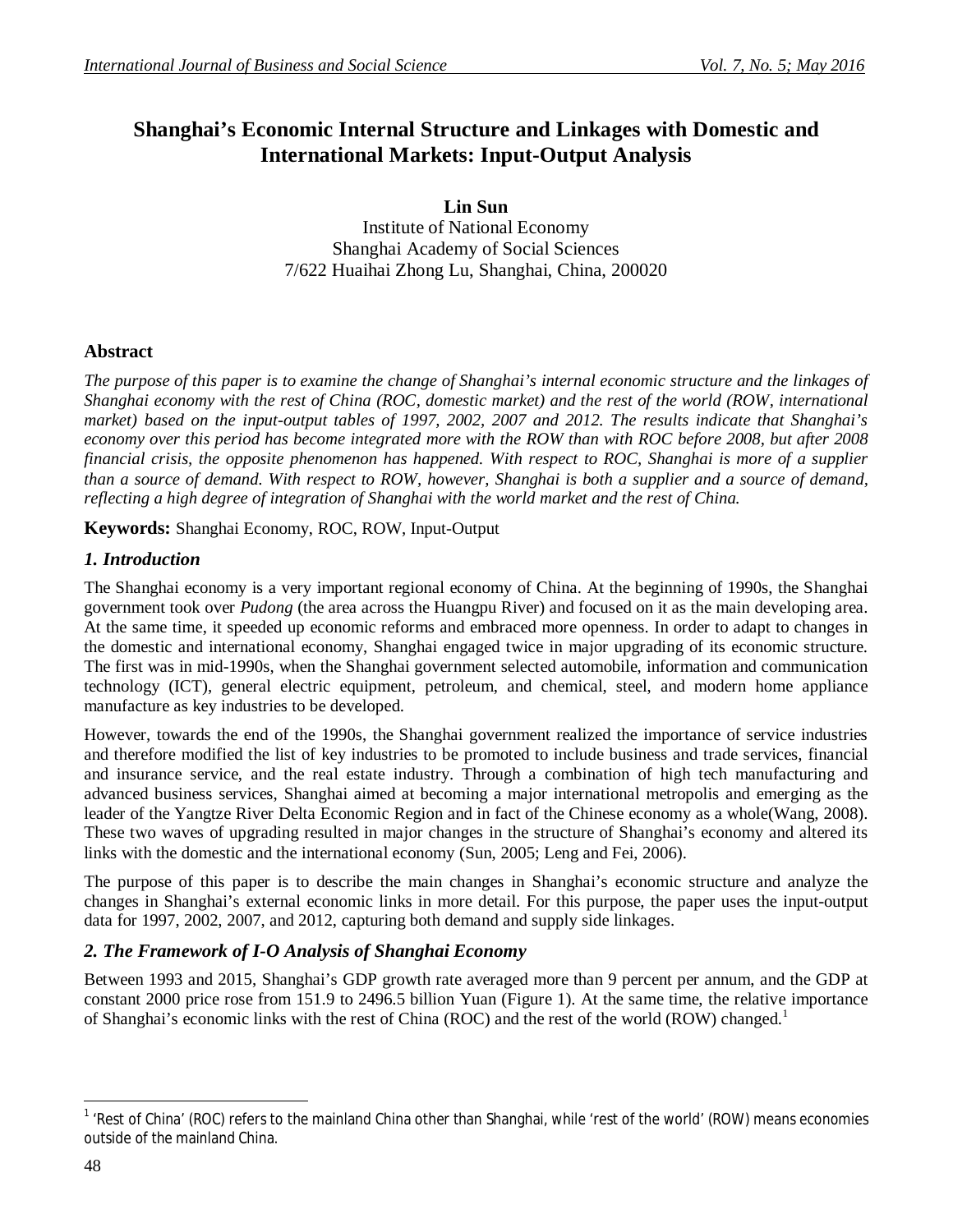Between 1997 and 2002, the ratio of Shanghai's 'trade with ROC' to its GDP decreased from 107 to 96.7, whereas the ratio of Shanghai's trade with ROW to its GDP increased from 66.4 to 130 percent; between 2002 and 2007, the ratio of Shanghai's 'trade with ROC' to its GDP increased from 96.7 to 157, whereas the ratio of Shanghai's trade with ROW to its GDP increased from 130 to 193 percent; between 2007 and 2012, the ratio of Shanghai's 'trade with ROC' to its GDP increased from 157 to 284, whereas the ratio of Shanghai's trade with ROW to its GDP decreased from 193 to 174 percent (Figure 2).

The effects of regional growth can be divided into supply-side and demand-side sources. There are some papers analyzed the effect factors of Shanghai economic growth. Shi (2003) analyzed the sources of economic growth in Shanghai, and the results show the growth effect brought about by increasing internal demands is the source of economic growth in Shanghai. Li and Zhao (2005) analyzed the relation between ex-Import and economic development of Shanghai by empirical method, and demonstrated the ways and importance of directly and indirectly promoting effects of import and export on economic growth. Zhang et al. (2013) researched the Shanghai's economic development power in transformation period based on structure decomposition, demonstrated the role of export to ROW and ROC is the most important source during 2002-2007. Hang et al. (2015) analyzed the productivity promotion effect and Shanghai's economic transformation and escalation; the results show that the contributions of technical progress and technical catch-up to the promotion of productivity are rising, while the growth and productivity of manufacturing industries are reducing.

In analyzing the economy of a region within a country, except the internal economic structure, it is necessary to take into account its links with both the rest of the country and the world market at the same time (Miller and Blair, 2009). These links span trade, factor flows, government transfers, etc.<sup>2</sup> Input-output tables provide good information regarding trade linkages and changes in them over time. Figure 3 presents a scheme that conceptualizes Shanghai's internal economic structure and economic links with ROC and ROW.

#### *3. Changes in Shanghai's Internal Economic Structure*

 $\overline{a}$ 

On the production/supply side, Figure 4 shows that between 1997 and 2002 the share of value added in Shanghai's gross output has increased only slightly from 31.4 to 32.3, indicating that the intermediate input intensity of Shanghai's economy has not changed that much during this period. However, between 2002 and 2007, the share of value added in Shanghai's gross output has decreased from 32.3 to 28.2, indicating that the intermediate input intensity of Shanghai's economy has increased about 4 percent points during this period. In contrast, between 2007 and 2012 the share of value added in Shanghai's gross output almost has not changed.

However, there have been notable changes in the composition of the value added itself, with the share of 'fixed capital depreciation' increasing from 12.1 percent in 1997 to 14.7 percent in 2002, to 15.5 percent in 2007, decreasing to 12.2 percent in 2012; the share of 'employee compensation' remained almost constant from 1997 to 2007 (34.4 percent in 1997, 35.0 percent in 2002, and 35.9 percent in 2007), but increased significantly to 41.6 percent in 2012. Therefore, capital accumulation rather than employment expansion therefore played a more important role in Shanghai's recent growth from 1997 to 2007. However, employment expansion rather than capital accumulation played a more important role in Shanghai's recent growth in 2012.

In addition, more surpluses is now captured by the government in the form of taxes, leading to an increase of share of 'net taxes' in the value added from 21.1 percent in 1997 to 24.6 percent in 2002, but decreased in 2007 (17.2 percent) and once again increased to 19.9 percent in 2012. The increases in the shares in value added of depreciation, labor, and taxes, have taken place at the expense of the share of capital, as reflected in the marked decline in the share of 'operation surplus' in the value added from 32.4 percent in 1997 to 25.7 percent in 2002, but increased in 2007 (31.5 percent) and once again decreased to 26.3 percent in 2012 (Figure 5).

On the disposal/demand side, Figure 6 shows that the shares of 'intermediate consumption,' 'household consumption,' and 'government consumption' in Shanghai's own output have changed respectively from 68.1, 10.5 and 2.7 percent in 1997 to 70.0, 11.7 and 3.4 percent in 2002, 72.9, 10.4 and 3.7 percent in 2007, 72.7, 12.4 and 4.0 percent in 2012. The share of 'gross fixed capital formation (GFCf),' on the other hand, has decreased from 18.7 percent in 1997 to 14.9 percent in 2002, 13.0 percent in 2007, and 10.9 percent in 2012.

<sup>&</sup>lt;sup>2</sup> The analysis of this paper focuses on the real economy, so that attention is paid to export, import of products and services between Shanghai on the one hand and ROC and ROW, on the other. Issues of factor flows and transfers between the regional and central governments are left for future studies.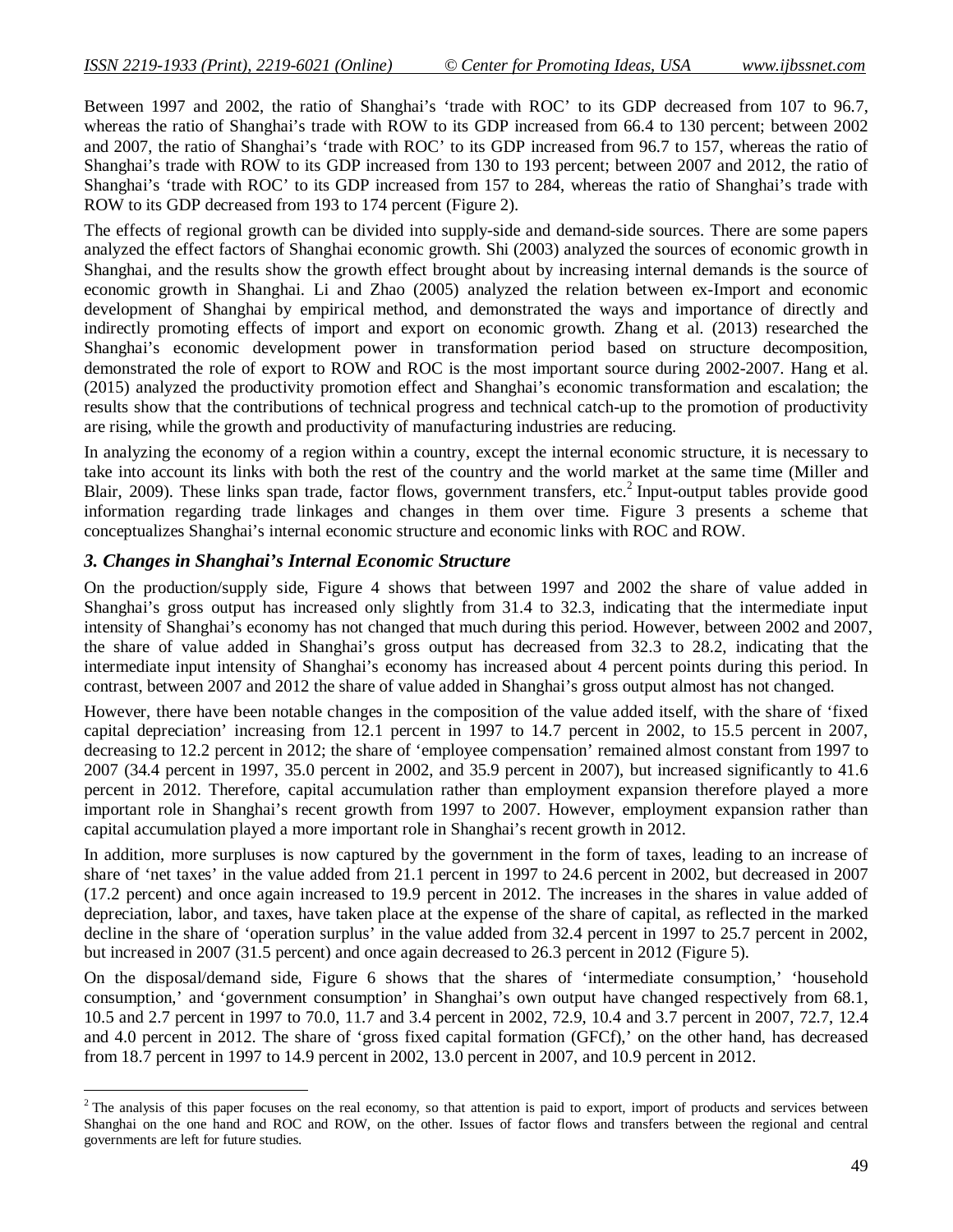However, GFCf and 'intermediate consumption' together account for 85 percent of absorption of Shanghai's output from 1997 to 2012, leaving only approximately 15 percent for 'household' and 'government consumption.' This indicates that most of Shanghai's production is geared toward production of intermediate and capital goods, not toward consumption goods.

#### *4. Shanghai's economic relationships with ROC and ROW*

Changes in Shanghai's economic structure were obviously associated with changes in Shanghai's external economic relationships, in particular with changes in the relative importance of Shanghai's own market, ROC, and ROW as sources of demand and supply for Shanghai. First of all, there has been a significant shrinkage of the role of Shanghai's domestic market as a destination of Shanghai's output from 1997 to 2012. The share of Shanghai's output absorbed by Shanghai domestic market decreased from 73.1 percent in 1997 to 61.7 percent in 2002, to 50.0 percent in 2007, and 34.5 percent in 2012(Figure 7). Analogous shares of ROC and ROW respectively increased from 14.3 in 1997 to 19.3 in 2002, to 24.1 percent in 2007, to 43.7 percent in 2012, and 12.6 percent in 1997 to 19.0 percent in 2002, to 25.9 percent in 2007, to 21.8 percent in 2012. In other words, about 40 percent in 2002, 50 percent in 2007 and 65 percent in 2012 of Shanghai's output is now marketed outside of Shanghai, of which half is absorbed by the world market by 2007 but significantly exceeded by the rest of China in 2012. In this period, the change of world market was the main cause of this phenomenon. By the U.S. Sub-Prime Financial Crisis triggered by the global financial turmoil, Shanghai economic growth slowed down significantly from 2008 (Zhen, 2009).

Secondly, related shifts have occurred on the demand side too. The share of Shanghai's demand met by Shanghai's own output declined from 72.6 percent in 1997 to 63.8 percent in 2002, to 50.7 percent in 2007 and 34.9 percent in 2012 (Figure 8). Interestingly, the share of ROC in meeting Shanghai's demand has declined from 19.2 percent in 1997 to 12.3 percent in 2002, but has significantly increased to 20.4 percent in 2007 and 37.2 percent in 2012.

Moreover, there has been a large increase from 8.2 percent in 1997 to 19.2 percent in 2002 and 28.9 percent in 2007, in the role of foreign market in meeting Shanghai's demand, and has declined only slightly in 2012 (27.9 percent). Thus, while ROC absorbs relatively more (in 2012 compared to in 1997) of Shanghai's output, Shanghai itself is absorbing relatively more from the international market and relatively less from ROC (in 2002 and 2007 compared to in 1997) but more from ROC and less from the international market.<sup>3</sup> In other words, ROC is more a market for sale of Shanghai products rather than a source of its own supply. For the latter, Shanghai was more dependent on the world market from 1997 to 2007 but more dependent on the rest of China after 2008 financial crisis.

#### *5. Conclusions*

This paper examines the changes that have taken place from 1997 to 2012 in Shanghai's economic structure and its linkages with ROC and ROW. A comparative analysis of the data from Shanghai input-output tables of 1997, 2002, 2007 and 2012 shows that firstly, Shanghai's economy over this period has become integrated more with the ROW than with ROC, but after 2008 financial crisis the opposite phenomenon has happened. Secondly, Shanghai's economy is now firmly connected with ROC and ROW through both supply and demand linkages, whereas its connection with ROC runs more supply linkages than demand linkages.

Thirdly, with respect to ROC, Shanghai is more of a supplier than a source of demand, and with respect to ROW, however, Shanghai is both a supplier and a source of demand, reflecting a high degree of integration of Shanghai with the world market (globalization) before 2008 financial crisis. Fourthly, Shanghai has become a workshop for the entire world absorbing capital goods and intermediate inputs and exporting back finished manufacturing products. An accompanying feature of this process has been greater reliance of the Shanghai economy on capital accumulation and less on labor absorption for its expansion. Increasing importance of intermediate input in the process also finds reflection in the decline of the share of value added in gross output<sup>4</sup>.

 $\overline{a}$  $3$  In this paper, we highlight the total amount level of the relation between Shanghai, ROC and world market, not discuss in industries level in detail.

<sup>&</sup>lt;sup>4</sup> To what extent the latter decline is also a manifestation of a decline in the efficiency of utilization of capital and labor is an important question that demands further investigation.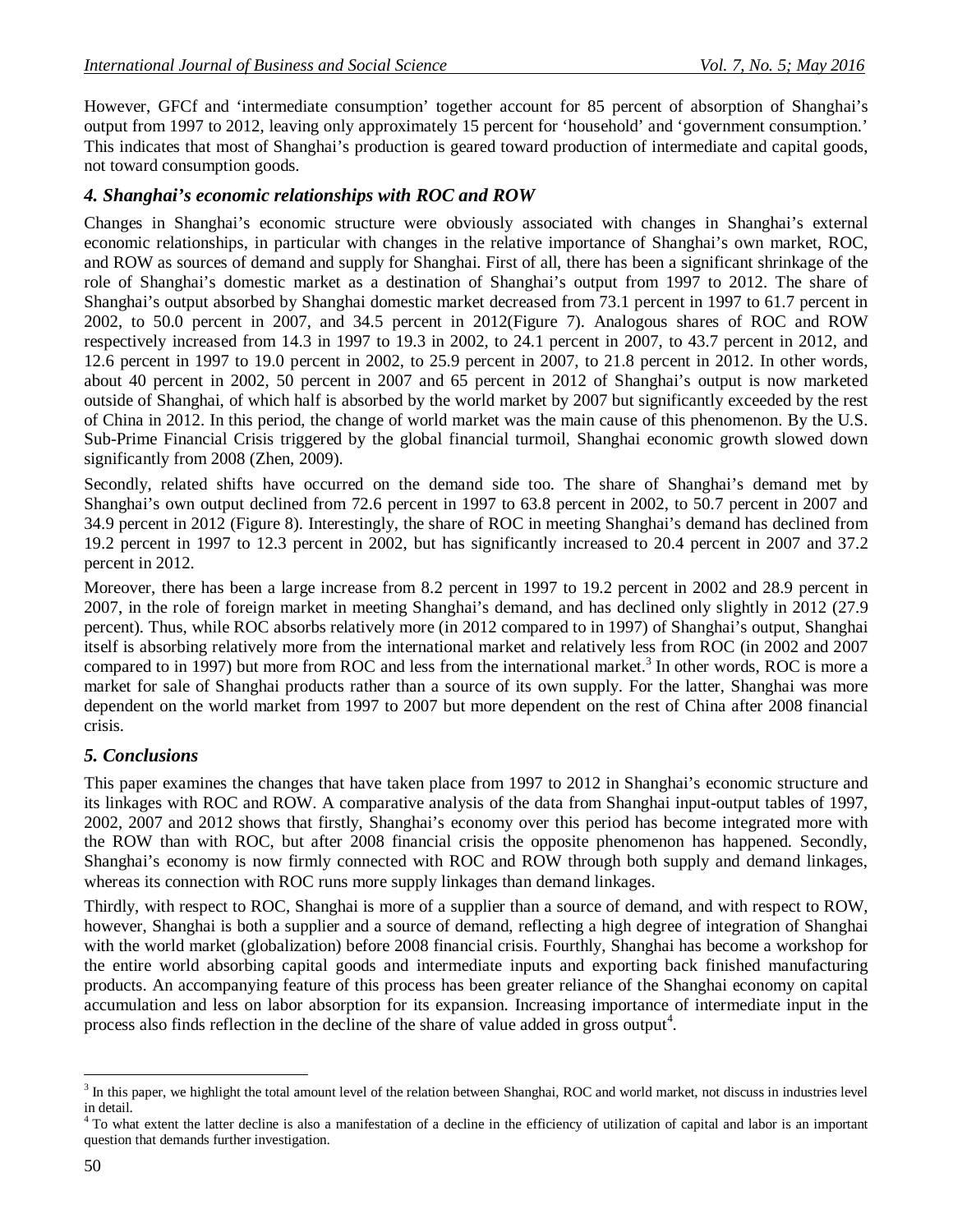Because of the two way integration with the world market and the rest of China which has large scale domestic demand that Shanghai needs to cater to, Shanghai is more in a position to withstand adjustments in the fluctuations of global economy.

#### *6. Reference*

- Hang Jing, Zhang Zhiyuan, Yuan Libo. (2015). Productivity Promotion Effect and Shanghai's Economic Transformation and Escalation. *Shanghai Journal of Economics*, No. 1, 89-99 (in Chinese).
- Leng Mei, Fei Fang-yu. (2006). A Co-integration Analysis on the Relationship between Foreign Trade and Economic Growth in Shanghai. *Contemporary Finance & Economics*, No. 11, 103-106 (in Chinese).
- Li Hui-zhong, Zhao Da-ping. (2005). The Empirical Analysis of the Relation between Ex-Import and Economic Development of Shanghai. *Fudan Journal (Social Science Edition)*, No. 6, 99-104 (in Chinese).
- Lin Sun. (2005). Input-Output Analysis on the relationship between Domestic and International Markets for Shanghai Economic Development. *Shanghai Economy*, No.z1, 16-21 (in Chinese).
- Ronald E. Miller, Peter D. Blair. (2009). *Input-Output Analysis: Foundations and Extensions, Second Edition*, Cambridge University Press.
- Shi Lei. (2003) Sources of Economic Growth in Shanghai——One of the Series of "Analyses of Shanghai's Economy. *Fudan Journal (Social Sciences Edition)*, No.1, 11-16 (in Chinese).
- Wang Zhiping. (2008). Reflection on the Evolution of Shanghai's Development Strategy. *The Journal of Shanghai Administration Institute*, No.3, 58-67 (in Chinese).
- Zhang Yong-qing, SU Chao-wen, Liu Xiao-yu. (2013). The Research on Shanghai's Economic Development Power in Transformation Period based on Structure Decomposition. *Techno economics & Management Research*, No.9, 24-32 (in Chinese).
- Zhen Mingxia. (2009). Economic Development and Financial Crisis——The Analysis on Economic Period and Trend of Shanghai since 1990. *Shanghai Journal of Economics*, No. 11, 80-89 (in Chinese).



Data source: *Shanghai Statistical Yearbook, 2015*. The data of 2015 is from *Statistical Communique of Shanghai on the 2015.* **Figure 1: Real GDP of Shanghai (Value and Growth Rate)**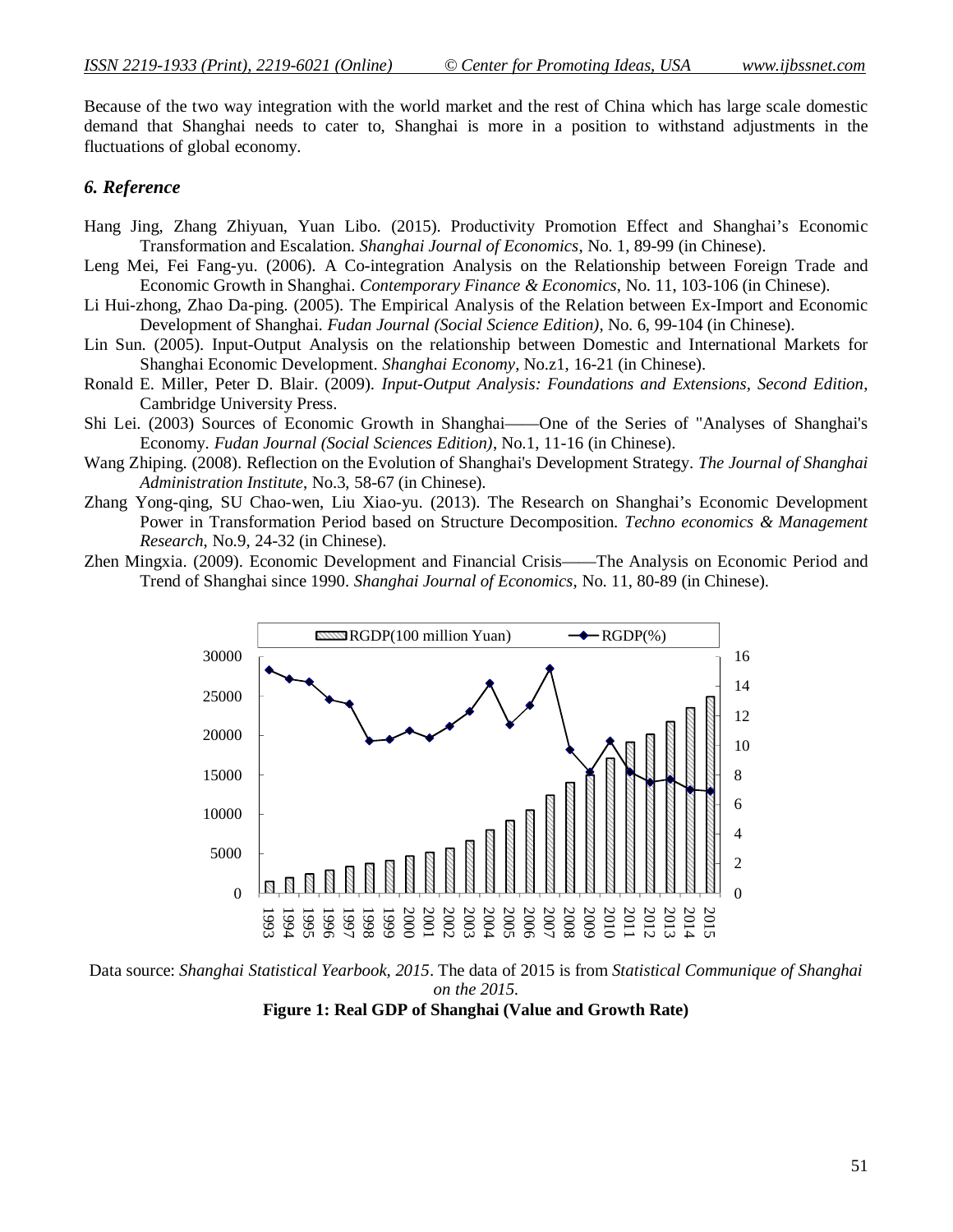

Data source: Calculated by 1997, 2002, 2007 and 2012 Shanghai Input-Output Tables



**Figure 2: Shanghai's Trade Dependence on ROC and ROW**